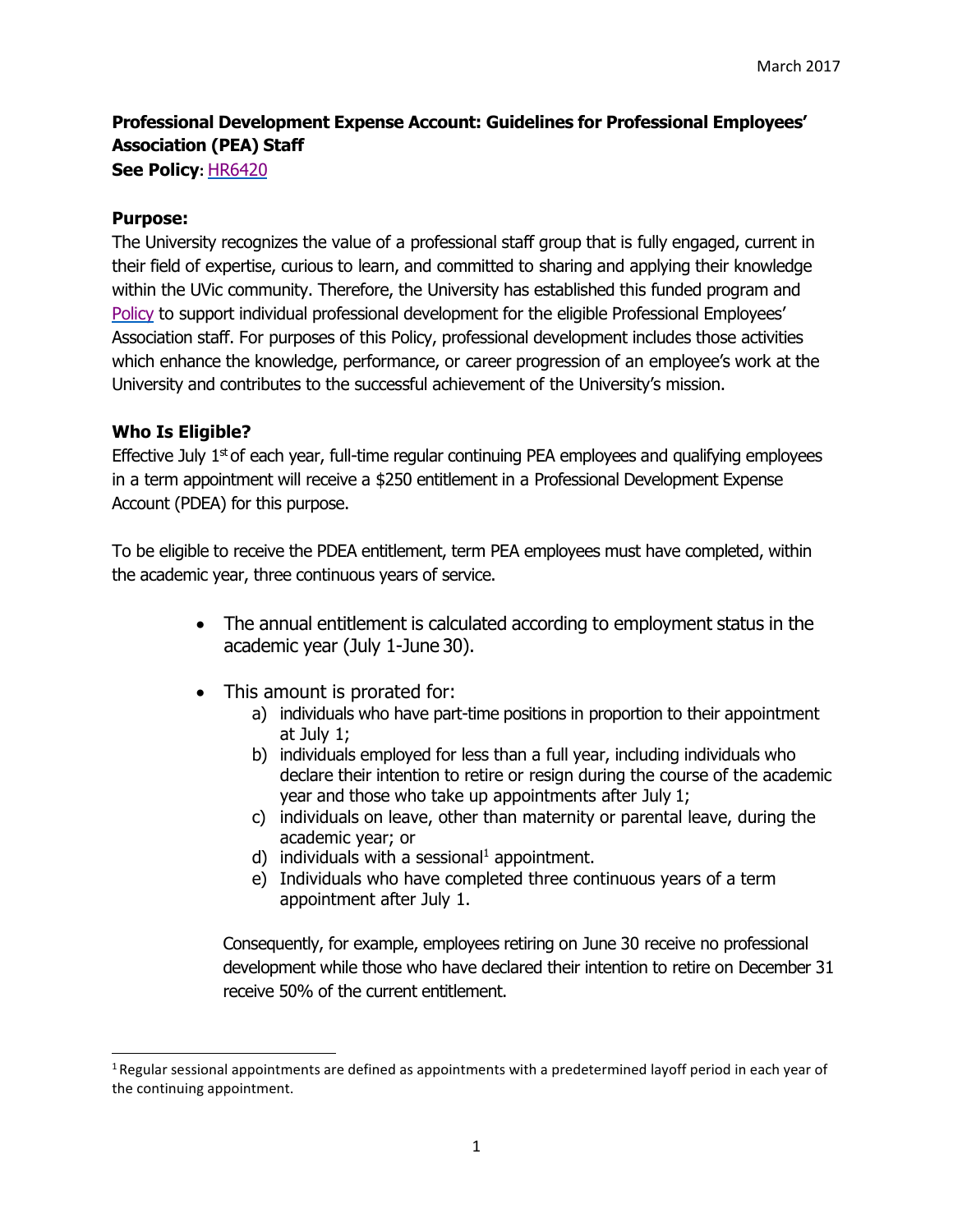# **Eligible Expenses:**

Eligible Expenses are expenses eligible for reimbursement, as follows:

- a) travel (including accommodation), tuition, course or registration fees and other expenses for conferences, workshops, seminars, professional organizations and other similar activities;
- b) membership fees in learned societies and professional organizations;
- c) expenses (e.g., books, journals, software, materials, page charges, reprints, interlibrary loan charges) directly associated with professional responsibilities; and
- d) equipment (e.g. computer equipment, including laptops, tablets, smartphones and audio-visual equipment) directly related to current duties and/or an approved learning/career development plan.

#### **Additional Requirements:**

| Airfare:                   | Economy class only.                                               |
|----------------------------|-------------------------------------------------------------------|
| <b>Computer equipment:</b> | Requires Technical Approval from the Technology Solutions Centre. |

## **Ineligible Expenses:**

- Air travel cancellation insurance
- Big screen TVs
- Briefcases or luggage
- Business or first class travel
- Childcare expenses
- Voice and Data plans
- Digital or video cameras
- Entertainment expenses and gifts
- E-readers and MP3 players
- Fines, late or change fees
- Gaming systems
- Home internet fees
- Medical costs or prescriptions
- Monitors over 27"
- Office furniture and furnishings
- Office supplies for home use
- Passports and renewal fees
- Personal clothing other than safety gear or regalia
- Personal living expenses while on leave
- Recreational or lifetime membership fees
- Recruitment expenses
- Salaries or honorariums
- Service costs for equipment
- Third party work, services or expenses
- Toner cartridges
- Travel costs of another individual
- Travel guide books

## **Prior Approval and Original Receipts**

Claimants are required to review potential professional development expenses with their immediate supervisor prior to the purchase. The immediate supervisor shall assess whether the expense qualifies as an Eligible Expense in accordance with the Policy and these Guidelines. Requests to purchase items or equipment purchased following formal notice of resignation or retirement must be pre-approved in writing by the employee's Vice-President on the basis of a demonstrable benefit to the university.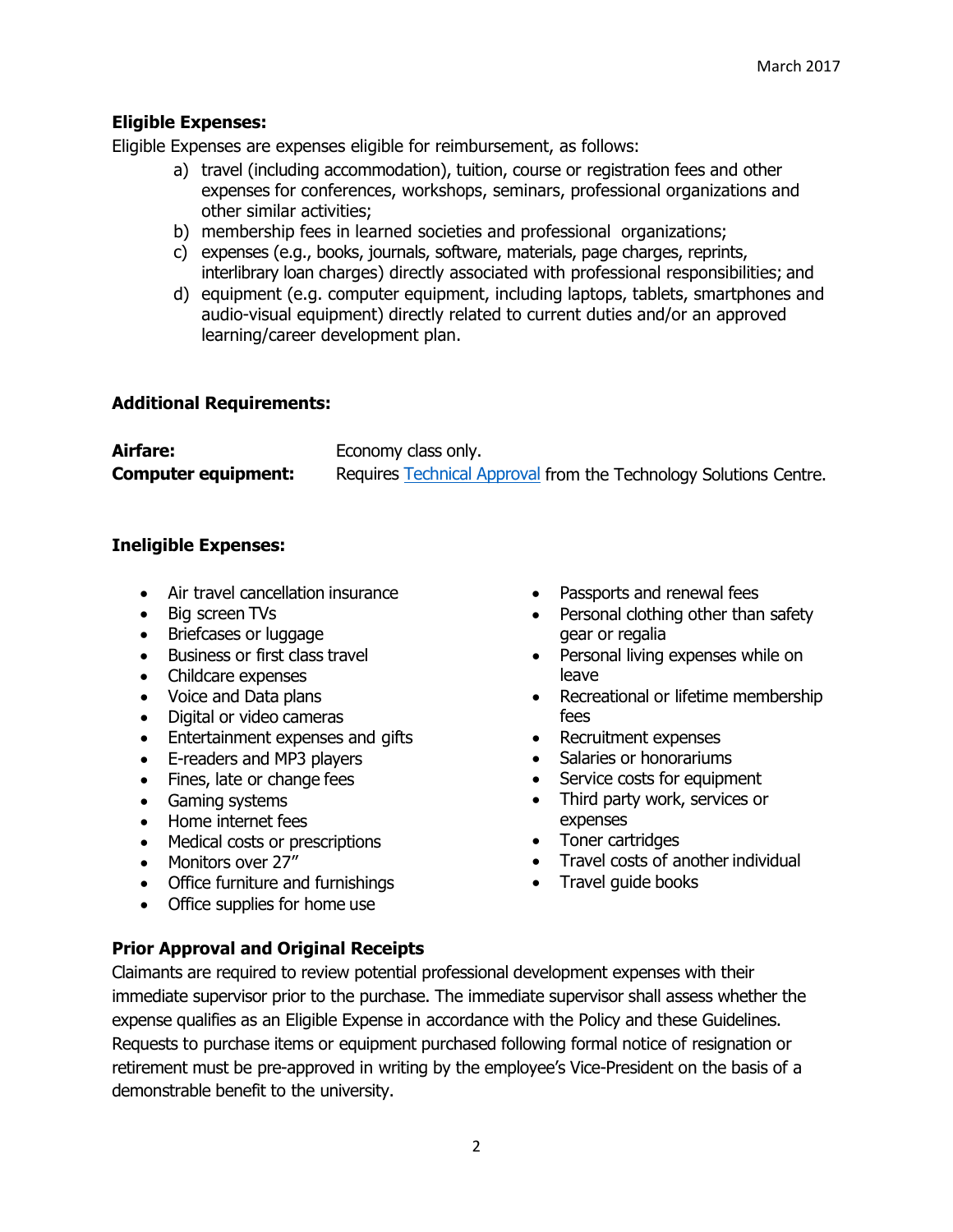Requests for expenses that are not covered by the Guidelines must be pre-approved by the requesting employees' Vice-President and in consultation with the Associate Vice-President, Human Resources.

A claim for reimbursement for approved Eligible Expenses must be submitted to the immediate supervisor. Claims must be supported by **original** receipts.

If a dispute arises between a staff member and supervisor concerning the eligibility of a claim, the staff member may request, in writing, that the Association/University Committee established under the PEA Collective Agreement conduct a review of the application and the decision and, if appropriate, make a recommendation to the Vice President Finance and Operations, or designate. The VPFO's decision will not be subject to the grievance and arbitration procedures.

#### **Tuition Reimbursements:**

In cases of reimbursement of employment related tuition and/or course fees, the Canada Revenue Agency advises that an employee may not claim either the tuition credit or education amount to the extent they have been reimbursed.

*When filing your tax return, please be aware of the following CRA conditions regarding the reporting of the amount received through the PEA Central Fund: <http://www.cra-arc.gc.ca/tx/bsnss/tpcs/pyrll/bnfts/dctn/ttn-eng.html>*

#### **Membership Fees:**

PDEA funds may be used to reimburse membership fees in learned organizations and professional organizations. Eligible employees may also apply to the Central Professional Development Fund for reimbursement of up to one (1) membership fee in a professional association or learned society where membership in a professional association or learned society is a condition of employment and therefore stated as a required qualification in the jobdescription.

#### **Ownership:**

Items and equipment purchased through the Professional Development Expense Account are the property of the University. Upon retirement or termination of employment assets acquired through the Professional Development Expense Account must be returned to the department. If the University is unable to re-allocate the assets the employee may purchase the assets at its current fair market value by contacting [Purchasing Services f](http://web.uvic.ca/purc/)or an evaluation.

#### **Central Professional Development Fund:**

PEA staff eligible for a PDEA under Policy [HR6420](https://www.uvic.ca/hr/assets/docs/labourrelations/lrforms/PEA%20Pro-D%20Expense%20PolicyHR6420%20-%20updated%20link%202017.pdf) may also apply to the [Central Professional](https://www.uvic.ca/hr/assets/docs/labourrelations/lrforms/pea-central-pro-d-fund-applicaiton-form.pdf)  [Development Fund](https://www.uvic.ca/hr/assets/docs/labourrelations/lrforms/pea-central-pro-d-fund-applicaiton-form.pdf) for funding assistance for specific professional development opportunities that cannot otherwise be funded.